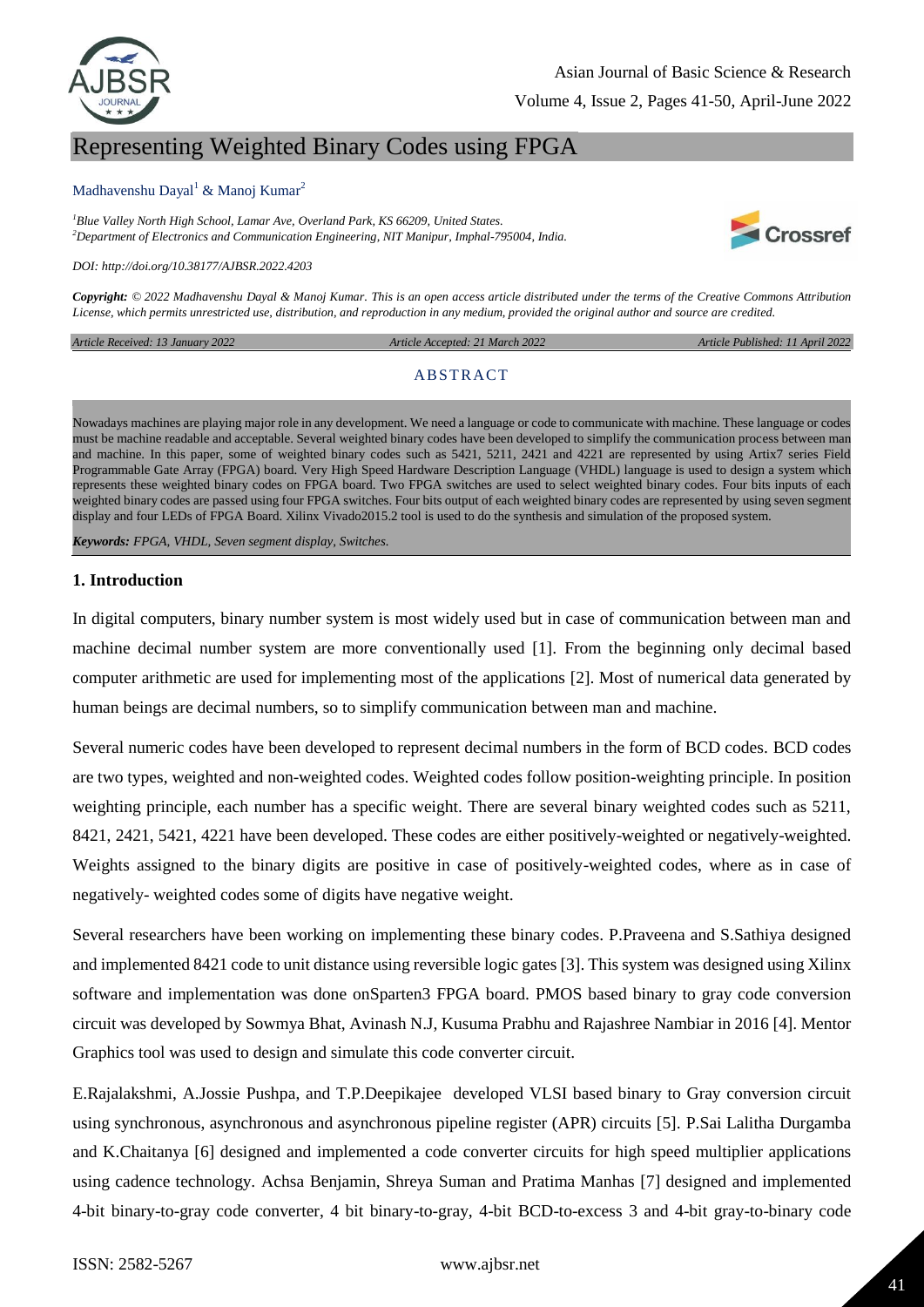

Converters circuits using Xilinx ISE software. In this paper, a system is developed to represent weighted binary codes such as 2421, 5211, 4221 and 5421on FPGA board. Detail Discussion of this proposed system is discussed in the below sections.

### **2. Different Types of Weighted Binary Codes**

### *2.1. 5421 Code*

In 5421 code, binary weights carry 5,4,2,1 from left to right. Truth Table for 4 bit binary input to 4 bit 5421 code as an output is shown in Table 1. In this Table, 4 bits output for 5421 code is shown in hexadecimal system also. Here A, B, C and D represents four bits binary inputs and X, Y, Z and W represents four bits 5421 code.

| $\mathbf A$      | $\, {\bf B}$     | $\mathbf C$      | $\mathbf D$      | $\mathbf X$      | $\mathbf Y$      | $\mathbf{Z}$     | W                | 5421 in<br><b>Hexadecimal</b> |
|------------------|------------------|------------------|------------------|------------------|------------------|------------------|------------------|-------------------------------|
| $\boldsymbol{0}$ | $\boldsymbol{0}$ | $\boldsymbol{0}$ | $\boldsymbol{0}$ | $\boldsymbol{0}$ | $\boldsymbol{0}$ | $\boldsymbol{0}$ | $\boldsymbol{0}$ | $\boldsymbol{0}$              |
| $\boldsymbol{0}$ | $\overline{0}$   | $\boldsymbol{0}$ | $\mathbf{1}$     | $\boldsymbol{0}$ | $\boldsymbol{0}$ | $\boldsymbol{0}$ | $\,1\,$          | $\mathbf{1}$                  |
| $\overline{0}$   | $\overline{0}$   | $\mathbf{1}$     | $\overline{0}$   | $\boldsymbol{0}$ | $\boldsymbol{0}$ | $\,1\,$          | $\overline{0}$   | $\overline{2}$                |
| $\boldsymbol{0}$ | $\boldsymbol{0}$ | $\mathbf 1$      | $\mathbf{1}$     | $\boldsymbol{0}$ | $\boldsymbol{0}$ | $\mathbf 1$      | $\,1\,$          | 3                             |
| $\boldsymbol{0}$ | $\mathbf{1}$     | $\boldsymbol{0}$ | $\boldsymbol{0}$ | $\boldsymbol{0}$ | $\mathbf{1}$     | $\boldsymbol{0}$ | $\boldsymbol{0}$ | $\overline{4}$                |
| $\overline{0}$   | $\mathbf{1}$     | $\boldsymbol{0}$ | $\mathbf{1}$     | $\overline{0}$   | $\mathbf{1}$     | $\boldsymbol{0}$ | $\mathbf{1}$     | 5                             |
| $\boldsymbol{0}$ | $\mathbf{1}$     | $\mathbf{1}$     | $\boldsymbol{0}$ | $\overline{0}$   | $\mathbf{1}$     | $\mathbf{1}$     | $\boldsymbol{0}$ | 6                             |
| $\boldsymbol{0}$ | $\mathbf{1}$     | $\mathbf{1}$     | $\mathbf{1}$     | $\boldsymbol{0}$ | $\mathbf{1}$     | $\mathbbm{1}$    | $\,1\,$          | $\overline{7}$                |
| $\mathbf{1}$     | $\boldsymbol{0}$ | $\boldsymbol{0}$ | $\boldsymbol{0}$ | $\mathbf{1}$     | $\boldsymbol{0}$ | $\mathbf 1$      | $\mathbf{1}$     | 8                             |
| $1\,$            | $\boldsymbol{0}$ | $\boldsymbol{0}$ | $\mathbf{1}$     | $\,1\,$          | $\mathbbm{1}$    | $\boldsymbol{0}$ | $\boldsymbol{0}$ | 9                             |
| $\,1$            | $\boldsymbol{0}$ | $\mathbf 1$      | $\overline{0}$   | $\mathbf 1$      | $\mathbf{1}$     | $\boldsymbol{0}$ | $\mathbf 1$      | $\rm{a}$                      |
| $\mathbf{1}$     | $\boldsymbol{0}$ | $\mathbbm{1}$    | $\mathbf{1}$     | $\mathbf 1$      | $\mathbf{1}$     | $\mathbf{1}$     | $\boldsymbol{0}$ | $\bf b$                       |
| $\mathbf 1$      | $\mathbf 1$      | $\boldsymbol{0}$ | $\boldsymbol{0}$ | $\mathbf{1}$     | $\mathbf{1}$     | $\mathbf{1}$     | $\mathbf{1}$     | $\mathbf c$                   |
| $\mathbf{1}$     | $\mathbf{1}$     | $\boldsymbol{0}$ | $\mathbf{1}$     | $\mathbf X$      | $\mathbf X$      | $\mathbf X$      | $\mathbf X$      | $\mathbf X$                   |
| $\,1\,$          | $\mathbf 1$      | $\mathbf{1}$     | $\boldsymbol{0}$ | $\mathbf X$      | $\mathbf X$      | $\mathbf X$      | $\mathbf X$      | $\mathbf X$                   |
| $\mathbf{1}$     | $\mathbf 1$      | $\mathbf 1$      | $\mathbf{1}$     | $\mathbf X$      | $\mathbf X$      | $\mathbf X$      | $\mathbf X$      | $\mathbf X$                   |

**Table 1.** Truth Table for Binary to 5421 code Conversion

### *2.2. 5211 Code*

In 5211 code, binary weights carry 5,2,1,1 from left to right. Truth Table for 4 bit binary input to 4 bit 5211 code as an output is shown in Table 2. In this Table, 4 bits output for 5211 code is shown in hexadecimal system also. Here A, B, C and D represents four bits binary inputs and X, Y, Z and W represents four bits 5211 code.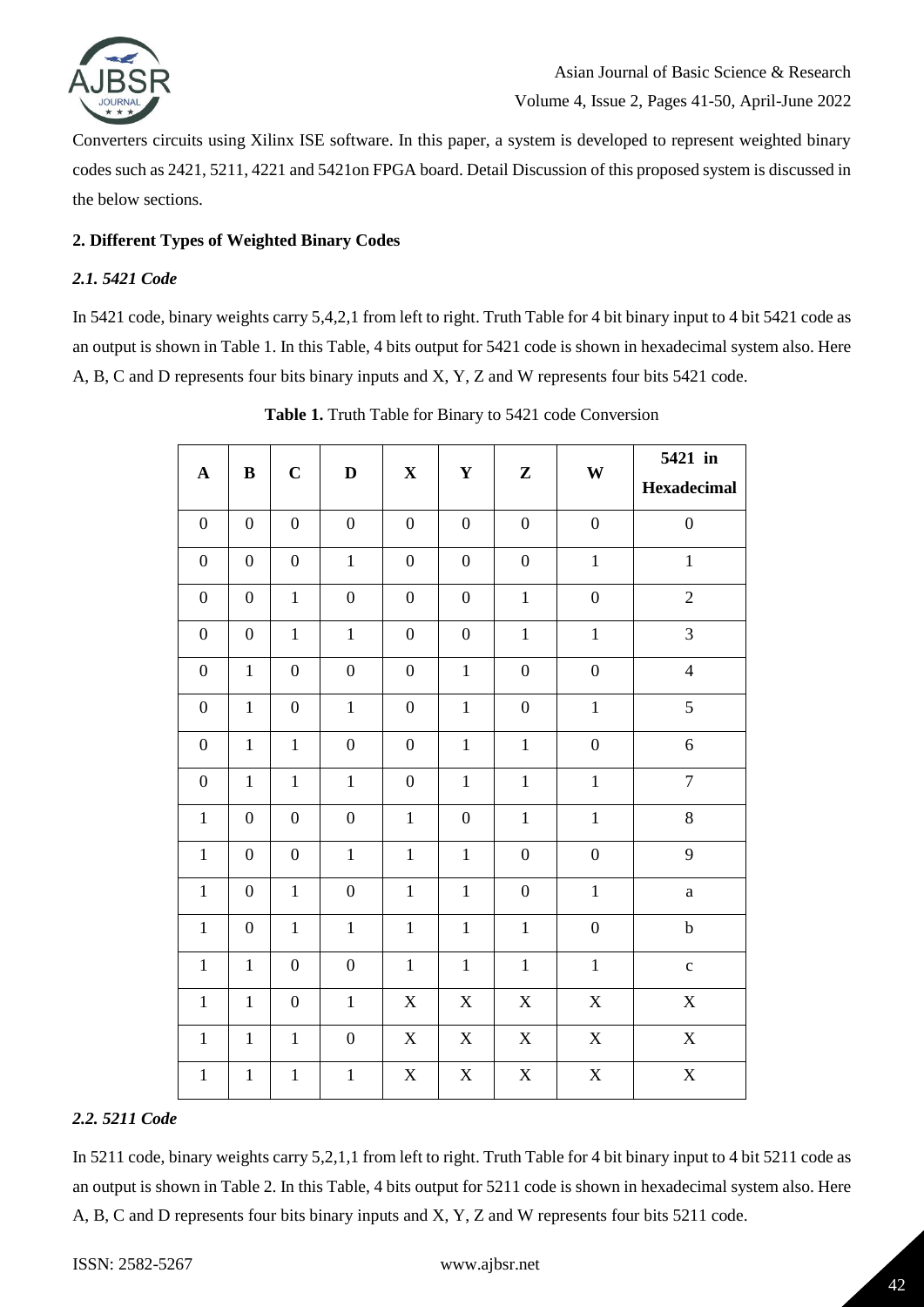

Volume 4, Issue 2, Pages 41-50, April-June 2022

| $\mathbf A$      | $\, {\bf B}$     | $\mathbf C$      | $\mathbf D$      | $\mathbf X$      | ${\bf Y}$                 | ${\bf Z}$                 | W                | 5211 in<br>Hexadecimal |
|------------------|------------------|------------------|------------------|------------------|---------------------------|---------------------------|------------------|------------------------|
| $\boldsymbol{0}$ | $\boldsymbol{0}$ | $\boldsymbol{0}$ | $\boldsymbol{0}$ | $\boldsymbol{0}$ | $\boldsymbol{0}$          | $\boldsymbol{0}$          | $\boldsymbol{0}$ | $\boldsymbol{0}$       |
| $\boldsymbol{0}$ | $\boldsymbol{0}$ | $\boldsymbol{0}$ | $\mathbf{1}$     | $\boldsymbol{0}$ | $\boldsymbol{0}$          | $\boldsymbol{0}$          | $\mathbf 1$      | $\mathbf 1$            |
| $\boldsymbol{0}$ | $\boldsymbol{0}$ | $\mathbf{1}$     | $\boldsymbol{0}$ | $\boldsymbol{0}$ | $\boldsymbol{0}$          | $\mathbf 1$               | $\mathbf 1$      | $\overline{c}$         |
| $\boldsymbol{0}$ | $\overline{0}$   | $\mathbf{1}$     | $\mathbf{1}$     | $\boldsymbol{0}$ | $\mathbf{1}$              | $\overline{0}$            | $\mathbf 1$      | 3                      |
| $\boldsymbol{0}$ | $\mathbf 1$      | $\boldsymbol{0}$ | $\boldsymbol{0}$ | $\boldsymbol{0}$ | $\,1$                     | $\mathbf{1}$              | $\mathbf{1}$     | $\overline{4}$         |
| $\boldsymbol{0}$ | $\mathbf{1}$     | $\overline{0}$   | $\mathbf{1}$     | $\mathbf{1}$     | $\boldsymbol{0}$          | $\boldsymbol{0}$          | $\boldsymbol{0}$ | 5                      |
| $\boldsymbol{0}$ | $\mathbf 1$      | $\mathbf{1}$     | $\boldsymbol{0}$ | $\,1$            | $\boldsymbol{0}$          | $\mathbf 1$               | $\boldsymbol{0}$ | 6                      |
| $\boldsymbol{0}$ | $\mathbf{1}$     | $\mathbf 1$      | $\mathbf 1$      | $\mathbf{1}$     | $\mathbf 1$               | $\boldsymbol{0}$          | $\boldsymbol{0}$ | $\boldsymbol{7}$       |
| $\mathbf{1}$     | $\overline{0}$   | $\boldsymbol{0}$ | $\overline{0}$   | $\mathbf{1}$     | $\mathbf{1}$              | $\mathbf{1}$              | $\boldsymbol{0}$ | $8\,$                  |
| $\mathbf 1$      | $\boldsymbol{0}$ | $\boldsymbol{0}$ | $\mathbf{1}$     | $\,1$            | $\mathbf 1$               | $\mathbf 1$               | $\,1\,$          | 9                      |
| $\mathbf{1}$     | $\boldsymbol{0}$ | $\mathbf{1}$     | $\boldsymbol{0}$ | $\mathbf X$      | $\mathbf X$               | $\mathbf X$               | $\mathbf X$      | $\mathbf X$            |
| $\mathbf{1}$     | $\boldsymbol{0}$ | $\mathbf{1}$     | $\mathbf{1}$     | $\mathbf X$      | $\mathbf X$               | $\mathbf X$               | $\mathbf X$      | $\mathbf X$            |
| $\,1\,$          | $\,1$            | $\boldsymbol{0}$ | $\boldsymbol{0}$ | $\mathbf X$      | $\mathbf X$               | $\mathbf X$               | $\mathbf X$      | $\mathbf X$            |
| $\mathbf{1}$     | $\mathbf{1}$     | $\overline{0}$   | $\mathbf{1}$     | $\mathbf X$      | $\mathbf X$               | $\boldsymbol{\mathrm{X}}$ | $\mathbf X$      | $\mathbf X$            |
| $\mathbf{1}$     | $\mathbf{1}$     | $\mathbf{1}$     | $\boldsymbol{0}$ | $\mathbf X$      | $\boldsymbol{\mathrm{X}}$ | X                         | $\mathbf X$      | $\mathbf X$            |
| $\mathbf{1}$     | $\mathbf{1}$     | $\mathbf{1}$     | $\mathbf 1$      | $\mathbf X$      | $\mathbf X$               | $\mathbf X$               | $\mathbf X$      | $\mathbf X$            |

| Table 2. Truth Table for Binary to 5211 code Conversion |
|---------------------------------------------------------|
|---------------------------------------------------------|

### *2.3. 2421 Code*

In 2421 code, binary weights carry 2,4,2,1 from left to right. Truth Table for 4 bit binary input to 4 bit 2421 code as an output is shown in Table 3. In this Table, 4 bits output for 2421 code is shown in hexadecimal system also. Here A, B, C and D represents four bits binary inputs and X, Y, Z and W represents four bits 2421 code.

| A | B        | $\mathbf C$ | D | W | X        | Y | $\mathbf{Z}$ | 2421 in<br>Hexadecimal |
|---|----------|-------------|---|---|----------|---|--------------|------------------------|
|   |          |             |   | 0 | 0        |   |              |                        |
|   | 0        |             |   | 0 | $\Omega$ |   |              |                        |
|   | $\Omega$ |             |   | 0 | $\Omega$ |   |              |                        |
|   | 0        |             |   |   | ∩        |   |              |                        |

**Table 3.** Truth Table for Binary to 2421 code Conversion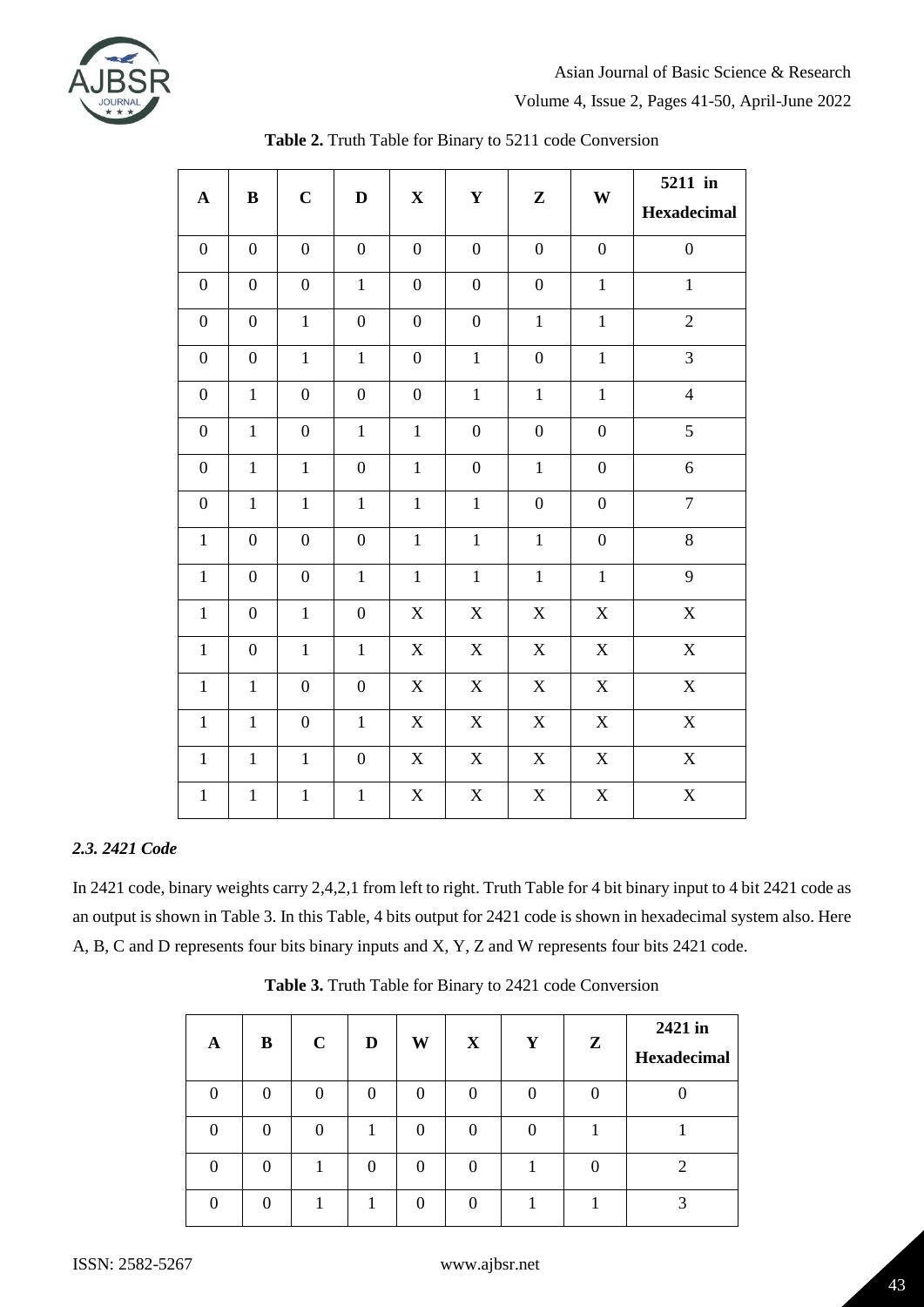

## Asian Journal of Basic Science & Research

Volume 4, Issue 2, Pages 41-50, April-June 2022

| $\boldsymbol{0}$ | $\mathbf{1}$     | $\boldsymbol{0}$ | $\boldsymbol{0}$ | $\boldsymbol{0}$          | $\mathbf{1}$     | $\boldsymbol{0}$ | $\boldsymbol{0}$ | $\overline{4}$ |
|------------------|------------------|------------------|------------------|---------------------------|------------------|------------------|------------------|----------------|
| $\boldsymbol{0}$ | $\mathbf{1}$     | $\boldsymbol{0}$ | $\mathbf{1}$     | $\mathbf{1}$              | $\boldsymbol{0}$ | $\mathbf{1}$     | $\mathbf{1}$     | 5              |
| $\boldsymbol{0}$ | $\mathbf{1}$     | $\mathbf{1}$     | $\boldsymbol{0}$ | $\mathbf{1}$              | $\mathbf{1}$     | $\boldsymbol{0}$ | $\boldsymbol{0}$ | 6              |
| $\boldsymbol{0}$ | $\mathbf{1}$     | $\mathbf{1}$     | $\mathbf{1}$     | $\mathbf{1}$              | $\mathbf{1}$     | $\boldsymbol{0}$ | $\mathbf{1}$     | $\overline{7}$ |
| $\mathbf{1}$     | $\boldsymbol{0}$ | $\boldsymbol{0}$ | $\boldsymbol{0}$ | $\mathbf{1}$              | $\mathbf{1}$     | $\mathbf{1}$     | $\boldsymbol{0}$ | 8              |
| $\mathbf 1$      | $\boldsymbol{0}$ | $\boldsymbol{0}$ | $\mathbf{1}$     | $\mathbf 1$               | $\mathbf{1}$     | $1\,$            | $\mathbf{1}$     | 9              |
| $\mathbf{1}$     | $\boldsymbol{0}$ | $\mathbf{1}$     | $\boldsymbol{0}$ | $\boldsymbol{\mathrm{X}}$ | X                | X                | $\mathbf X$      | $\mathbf X$    |
| $\mathbf{1}$     | $\boldsymbol{0}$ | $\mathbf{1}$     | $\mathbf{1}$     | $\mathbf X$               | $\mathbf X$      | X                | $\mathbf X$      | $\mathbf X$    |
| $\mathbf{1}$     | $\mathbf{1}$     | $\boldsymbol{0}$ | $\boldsymbol{0}$ | $\mathbf X$               | $\mathbf X$      | $\mathbf X$      | $\mathbf X$      | $\mathbf X$    |
| $\mathbf{1}$     | $\mathbf{1}$     | $\boldsymbol{0}$ | $\mathbf{1}$     | X                         | X                | X                | $\mathbf X$      | $\mathbf X$    |
| $\mathbf{1}$     | $\mathbf{1}$     | $\mathbf{1}$     | $\boldsymbol{0}$ | $\mathbf X$               | X                | X                | $\mathbf X$      | $\mathbf X$    |
| $\mathbf 1$      | $\mathbf{1}$     | $\mathbf{1}$     | $\mathbf{1}$     | $\mathbf X$               | $\mathbf X$      | $\mathbf X$      | $\mathbf X$      | $\mathbf X$    |

### *2.4. 4221 Code*

In 4221 code, binary weights carry 4,2,2,1 from left to right. Truth Table for 4bit binary input to 4 bit 4221 code as an output is shown in Table 4. In this Table, 4 bits output for 4221 code is shown in hexadecimal system also. Here A, B, C and D represents four bits binary inputs and X, Y, Z and W represents four bits 4221 code.

| $\mathbf{A}$     | $\bf{B}$         | $\mathbf C$      | D                | W                | $\mathbf X$      | Y              | $\mathbf{z}$     | 4221 in<br><b>Hexadecimal</b> |
|------------------|------------------|------------------|------------------|------------------|------------------|----------------|------------------|-------------------------------|
| $\boldsymbol{0}$ | $\boldsymbol{0}$ | $\overline{0}$   | $\boldsymbol{0}$ | $\boldsymbol{0}$ | $\mathbf{0}$     | $\mathbf{0}$   | $\boldsymbol{0}$ | $\boldsymbol{0}$              |
| $\mathbf{0}$     | $\overline{0}$   | $\overline{0}$   | $\mathbf{1}$     | $\boldsymbol{0}$ | $\boldsymbol{0}$ | $\overline{0}$ | $\mathbf{1}$     | $\mathbf{1}$                  |
| $\overline{0}$   | $\overline{0}$   | $\mathbf{1}$     | $\overline{0}$   | $\overline{0}$   | $\overline{0}$   | $\mathbf{1}$   | $\overline{0}$   | $\overline{2}$                |
| $\overline{0}$   | $\overline{0}$   | $\mathbf{1}$     | $\mathbf{1}$     | $\overline{0}$   | $\overline{0}$   | $\mathbf 1$    | $\mathbf{1}$     | $\overline{3}$                |
| $\boldsymbol{0}$ | $\mathbf{1}$     | $\boldsymbol{0}$ | $\boldsymbol{0}$ | $\boldsymbol{0}$ | $\mathbf{1}$     | $\mathbf 1$    | $\boldsymbol{0}$ | $\overline{4}$                |
| $\boldsymbol{0}$ | $\mathbf{1}$     | $\mathbf{0}$     | $\mathbf{1}$     | $\boldsymbol{0}$ | $\mathbf{1}$     | $\mathbf{1}$   | $\mathbf{1}$     | 5                             |
| $\mathbf{0}$     | $\mathbf{1}$     | $\mathbf{1}$     | $\overline{0}$   | $\mathbf{1}$     | $\boldsymbol{0}$ | $\mathbf{1}$   | $\boldsymbol{0}$ | 6                             |
| $\overline{0}$   | $\mathbf{1}$     | $\mathbf{1}$     | $\mathbf{1}$     | $\mathbf{1}$     | $\boldsymbol{0}$ | $\mathbf{1}$   | $\mathbf{1}$     | $\overline{7}$                |
| $\mathbf{1}$     | $\overline{0}$   | $\overline{0}$   | $\overline{0}$   | $\mathbf{1}$     | $\mathbf{1}$     | $\mathbf{1}$   | $\overline{0}$   | $8\,$                         |
| 1                | $\boldsymbol{0}$ | $\overline{0}$   | $\mathbf{1}$     | $\mathbf{1}$     | 1                | 1              | 1                | 9                             |

**Table 4.** Truth Table for Binary to 4221 code Conversion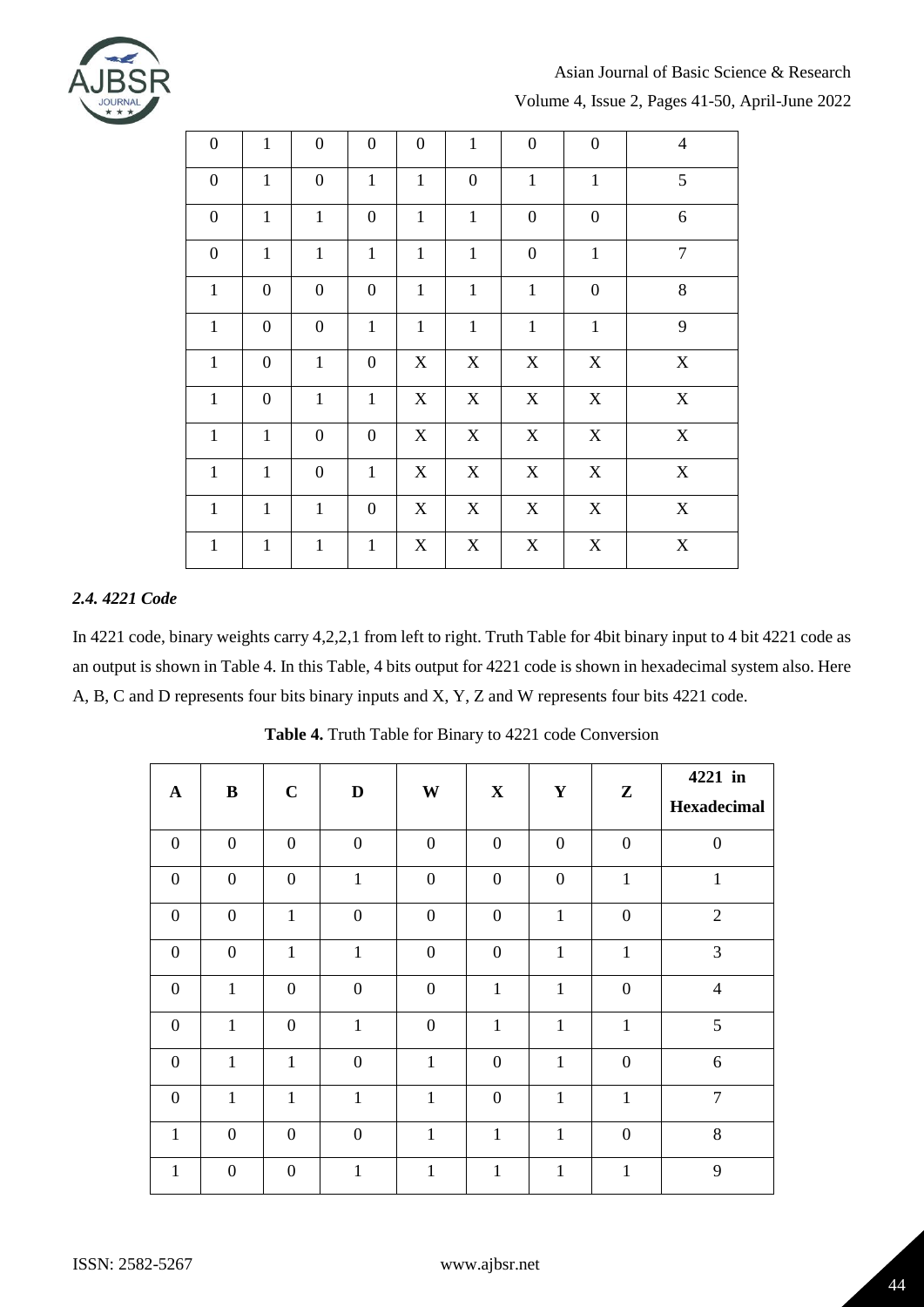

# Asian Journal of Basic Science & Research

Volume 4, Issue 2, Pages 41-50, April-June 2022

| $\theta$       |          |          | X | X | X | X | X |
|----------------|----------|----------|---|---|---|---|---|
| $\overline{0}$ |          |          | X | X | X | X | X |
|                | $\Omega$ | $\Omega$ | X | X | X | X | X |
|                | $\Omega$ |          | X | X | X | X | X |
|                |          | $\Omega$ | X | X | X | X | X |
|                |          |          | X | X | X | X | X |

### **3. Representation of Weighted Binary Codes Using FPGA**

In this paper, four binary weighted codes named as 5421, 5211, 2421, and 4221 are represented using artix7 series FPGA board. For testing, four bits inputs are passed using four FPGA switches named as Pin W14, Pin\_V15, Pin\_W15, and Pin\_W17. At a time one of weighted binary codes are selected by two FPGA switches named as Pin\_ V16 and Pin \_W16. If Pin \_V16 and Pin \_W16 value is "00" then 5421 code is selected. If Pin \_V16 and Pin \_W16 value is "01" then 4221 code is selected. If Pin V16 and Pin W16 value is "10" then 2421 code is selected. If Pin V16 and Pin \_W16 value is "11" then 5211 code is selected. Output for each binary weighted code is displayed using four FPGA LEDs. For better understanding outputs are displayed in hexadecimal format by using seven segment displays. FPGA pin description for implementing this system is shown in Table 5. Seven segment display codes for displaying the outputs in hexadecimal format are shown in Table 6.

| Input (4 bit)<br><b>FPGA Switches</b><br>Pin_W14Pin_V15Pin_W15Pin_W17 | <b>Selection line So</b><br><b>FPGA Switches</b><br>$Pin_V16$ | <b>Selection line S1</b><br><b>FPGA Switches</b><br>Pin _W16 | <b>Seven Segment</b><br><b>Display Output</b><br>(FPGAPIN_U2) |
|-----------------------------------------------------------------------|---------------------------------------------------------------|--------------------------------------------------------------|---------------------------------------------------------------|
| 5421 code                                                             | $\boldsymbol{0}$                                              | $\boldsymbol{0}$                                             | Output for 5421<br>code in<br>Hexadecimal form                |
| 4221 code                                                             | $\boldsymbol{0}$                                              | $\mathbf{1}$                                                 | Output for 4221<br>code in<br>Hexadecimal form                |
| $2421$ code                                                           | $\mathbf{1}$                                                  | $\boldsymbol{0}$                                             | Output for 2421<br>code in<br>Hexadecimal form                |
| 5211 code                                                             | 1                                                             | 1                                                            | Output for 5211<br>code in<br>Hexadecimal form                |

| Table 5. FPGA pin Description for the proposed weighted binary code System |  |  |  |
|----------------------------------------------------------------------------|--|--|--|
|                                                                            |  |  |  |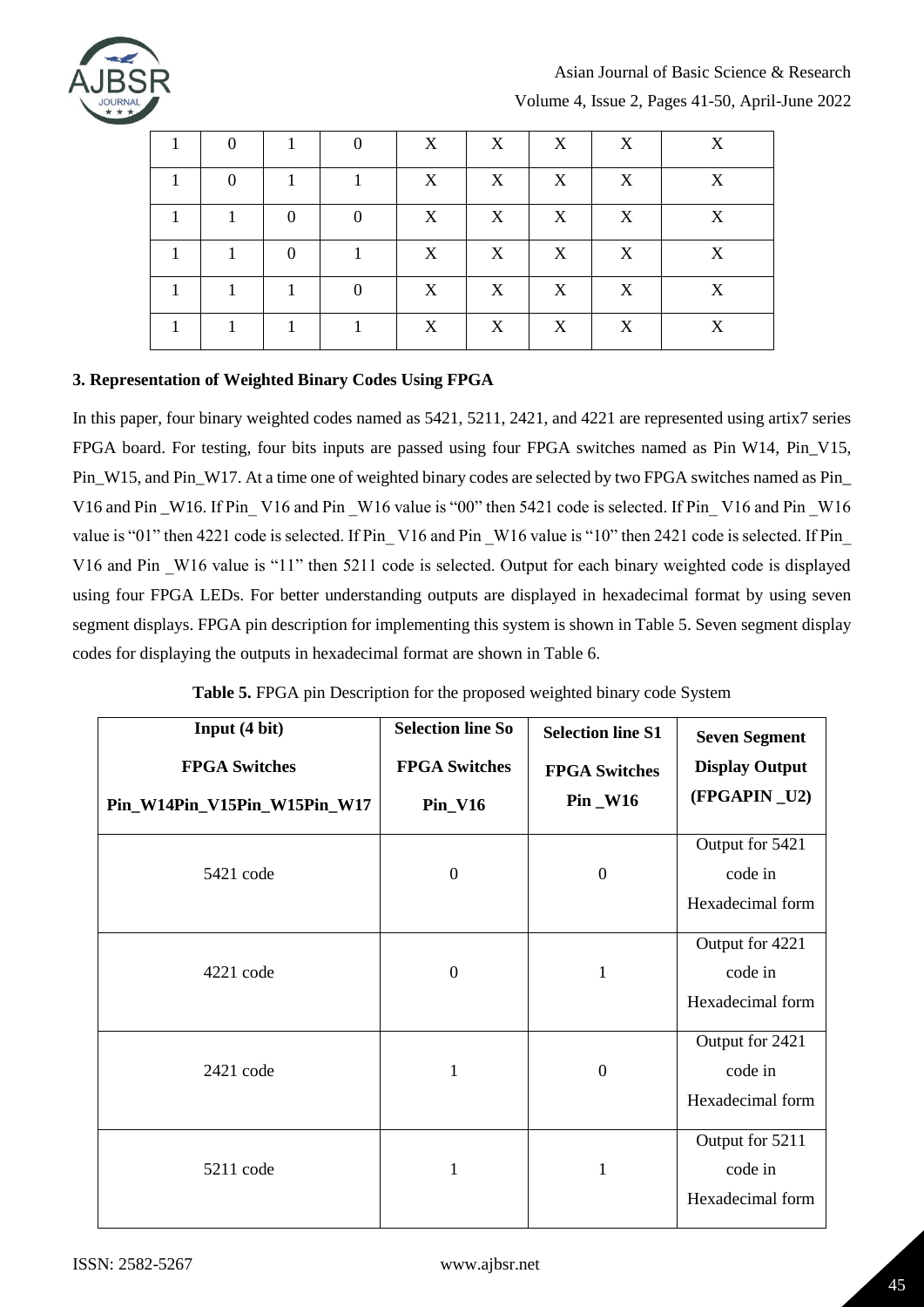

### Asian Journal of Basic Science & Research

Volume 4, Issue 2, Pages 41-50, April-June 2022

| Input $(3)$      | Input $(2)$      | Input(1)         | Input(0)         | $\mathbf A$      | $\, {\bf B}$     | $\mathsf C$      | ${\bf D}$        | ${\bf E}$        | $\boldsymbol{\mathrm{F}}$ | ${\bf G}$        |
|------------------|------------------|------------------|------------------|------------------|------------------|------------------|------------------|------------------|---------------------------|------------------|
| $\boldsymbol{0}$ | $\boldsymbol{0}$ | $\boldsymbol{0}$ | $\boldsymbol{0}$ | $\boldsymbol{0}$ | $\boldsymbol{0}$ | $\boldsymbol{0}$ | $\boldsymbol{0}$ | $\boldsymbol{0}$ | $\boldsymbol{0}$          | $\mathbf 1$      |
| $\boldsymbol{0}$ | $\overline{0}$   | $\boldsymbol{0}$ | $\mathbf{1}$     | $\mathbf 1$      | $\overline{0}$   | $\overline{0}$   | $\mathbf{1}$     | $\mathbf{1}$     | $\mathbf{1}$              | $\,1$            |
| $\mathbf 0$      | $\boldsymbol{0}$ | $\mathbf 1$      | $\boldsymbol{0}$ | $\boldsymbol{0}$ | $\overline{1}$   | $\overline{0}$   | $\boldsymbol{0}$ | $\mathbf{1}$     | $\overline{0}$            | $\overline{0}$   |
| $\boldsymbol{0}$ | $\boldsymbol{0}$ | $\mathbf 1$      | $\mathbf{1}$     | $\boldsymbol{0}$ | $\mathbf 1$      | $\mathbf 1$      | $\boldsymbol{0}$ | $\overline{0}$   | $\overline{0}$            | $\boldsymbol{0}$ |
| $\boldsymbol{0}$ | $1\,$            | $\boldsymbol{0}$ | $\boldsymbol{0}$ | $\,1$            | $\boldsymbol{0}$ | $\,1$            | $1\,$            | $\boldsymbol{0}$ | $\mathbf 0$               | $\boldsymbol{0}$ |
| $\,1\,$          | $\mathbf 1$      | $\boldsymbol{0}$ | $\,1\,$          | $\boldsymbol{0}$ | $\boldsymbol{0}$ | $\mathbf{1}$     | $\boldsymbol{0}$ | $\boldsymbol{0}$ | $\mathbf 1$               | $\boldsymbol{0}$ |
| $\boldsymbol{0}$ | $\mathbf 1$      | $\,1$            | $\overline{0}$   | $\boldsymbol{0}$ | $\boldsymbol{0}$ | $\overline{0}$   | $\boldsymbol{0}$ | $\boldsymbol{0}$ | $1\,$                     | $\boldsymbol{0}$ |
| $\boldsymbol{0}$ | $\mathbf{1}$     | $\mathbf 1$      | $\mathbf{1}$     | $\boldsymbol{0}$ | $\mathbf 1$      | $\mathbf{1}$     | $\mathbf{1}$     | $\boldsymbol{0}$ | $\boldsymbol{0}$          | $\boldsymbol{0}$ |
| $\,1$            | $\boldsymbol{0}$ | $\boldsymbol{0}$ | $\boldsymbol{0}$ | $\overline{0}$   | $\boldsymbol{0}$ | $\boldsymbol{0}$ | $\boldsymbol{0}$ | $\overline{0}$   | $\overline{0}$            | $\boldsymbol{0}$ |
| $\,1\,$          | $\boldsymbol{0}$ | $\boldsymbol{0}$ | $\,1\,$          | $\boldsymbol{0}$ | $\boldsymbol{0}$ | $\,1\,$          | $\,1\,$          | $\boldsymbol{0}$ | $\boldsymbol{0}$          | $0\,$            |
| $\,1\,$          | $\boldsymbol{0}$ | $\mathbf{1}$     | $\boldsymbol{0}$ | $\boldsymbol{0}$ | $\mathbf{1}$     | $\boldsymbol{0}$ | $\boldsymbol{0}$ | $\boldsymbol{0}$ | $\boldsymbol{0}$          | $\boldsymbol{0}$ |
| $\,1\,$          | $\boldsymbol{0}$ | $1\,$            | $\mathbf{1}$     | $\,1\,$          | $\boldsymbol{0}$ | $\boldsymbol{0}$ | $\boldsymbol{0}$ | $\boldsymbol{0}$ | $1\,$                     | $\boldsymbol{0}$ |
| $\,1\,$          | $\,1$            | $\boldsymbol{0}$ | $\overline{0}$   | $\overline{0}$   | $\boldsymbol{0}$ | $\overline{0}$   | $\boldsymbol{0}$ | $\mathbf 1$      | $\,1\,$                   | $\mathbf 1$      |
| $\,1\,$          | $\,1$            | $\boldsymbol{0}$ | $1\,$            | $\,1$            | $\mathbf 1$      | $\boldsymbol{0}$ | $\boldsymbol{0}$ | $\boldsymbol{0}$ | $\mathbf 0$               | $\boldsymbol{0}$ |
| $\mathbf 1$      | $\,1\,$          | $1\,$            | $\boldsymbol{0}$ | $\boldsymbol{0}$ | $\boldsymbol{0}$ | $\boldsymbol{0}$ | $\boldsymbol{0}$ | $1\,$            | $\mathbf{1}$              | $\boldsymbol{0}$ |
| $\,1\,$          | $\mathbf 1$      | $1\,$            | $\mathbf 1$      | $\boldsymbol{0}$ | $\boldsymbol{0}$ | $\boldsymbol{0}$ | $\,1$            | $1\,$            | $\,1$                     | $\boldsymbol{0}$ |

**Table 6.** Seven Segment Display Code Common anode type

### **4. Experimental Results for the Implemented Binary Weighted Code System**

The proposed binary code system is designed using VHDL. Artix7 FPGA board (xc7a35cpg236-1) [8] is used to implement this system. Vivado2015.2 tool is used to do synthesis and simulation. RTL diagram for the implemented weighted binary system is shown in Fig.1.

Simulation waveform for the proposed weighted binary system is shown in Fig.2. Synthesis result for this system is shown in Table 7. Representation of 5421 code for displaying hexadecimal number 'a' is shown in Fig.3. Representation of 5421 code for displaying hexadecimal number "9" is shown in Fig.4. Representation of 4221 code for displaying hexadecimal number '8' is shown in Fig.5.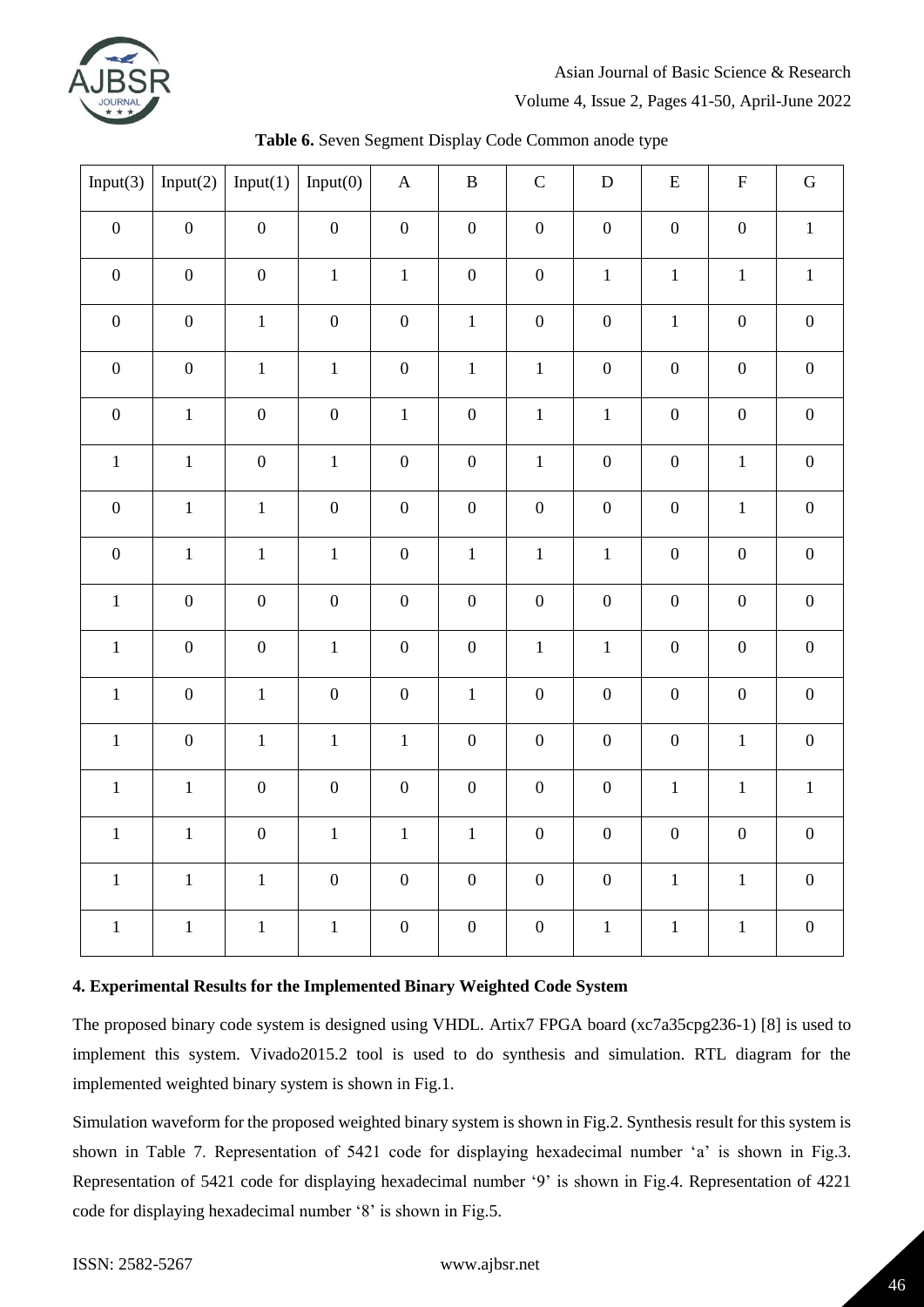

Representation of 4221 code for displaying hexadecimal number "9" is shown in Fig.6. Representation of 2421 code for displaying hexadecimal number '6' is shown in Fig.7.

Representation of 2421 code for displaying hexadecimal number '9' is shown in Fig.8. Representation of 5211 code for displaying hexadecimal number "2" is shown in Fig.9. Representation of 5211 code for displaying hexadecimal number '3' is shown in Fig.10.



**Fig.1.** RTL Diagram For weighted binary system

| Name                                                                                      | Value    | $120$ ns |               | $140$ ns |         | $ 160 $ ns | $ 180 \text{ ns} $ | $200$ ns |          | 220 ns   |        | $ 240$ ns        |        | $260$ ns       |        | 280 ns | 300  |
|-------------------------------------------------------------------------------------------|----------|----------|---------------|----------|---------|------------|--------------------|----------|----------|----------|--------|------------------|--------|----------------|--------|--------|------|
| ™ dk                                                                                      |          |          |               |          |         |            |                    |          |          |          |        |                  |        |                |        |        |      |
| $\blacksquare$ $\blacksquare$ $\blacksquare$ $\blacksquare$ $\blacksquare$ $\blacksquare$ | 0001     | 1011     | $1100$ $\chi$ | 1101 X   | 1110    | 1111       | 0000               | 0001     | 0010     | 0011     | 0100   | 0101             | 0110   | 0111           | 1000   | 1001   | 1010 |
| $\blacksquare$ $\blacksquare$ $s[1:0]$                                                    | 00       | -44      |               |          |         |            | 00                 |          |          |          |        |                  |        | 01             | 10     |        | 11   |
| <b>El M</b> an[3:0]                                                                       | 1110     |          |               |          |         |            |                    |          | 1110     |          |        |                  |        |                |        |        |      |
| $\blacksquare$ $\blacksquare$ y[3:0]                                                      | 0001     | 0000     | X 1111        |          |         | 0000       |                    | ( 0001 X | 0010     | $0011$ ) | 0100   | $0101$ $\rangle$ | 0110   | 1011           | X 1110 | 1111   | 0000 |
| <b>EM</b> LED_out[6:0]                                                                    | 1001111  | 1111     | 0000          |          | 1111111 |            | 0000001            | (1001…   | X0100    | (0110.   | X 1011 | (0010)           | ( 0000 | (0111… \(0000… |        | 0011.  | шщі  |
| l∦dk_p                                                                                    | 10000 ps |          |               |          |         |            |                    |          | 10000 ps |          |        |                  |        |                |        |        |      |
|                                                                                           |          |          |               |          |         |            |                    |          |          |          |        |                  |        |                |        |        |      |
|                                                                                           |          |          |               |          |         |            |                    |          |          |          |        |                  |        |                |        |        |      |
|                                                                                           |          |          |               |          |         |            |                    |          |          |          |        |                  |        |                |        |        |      |

**Fig.2.** Simulation waveform for the weighted binary system

### **Table 7.** Synthesis Results for Weighted Binary Code System

| <b>FPGA Board</b> | Area (LUT) | Speed (ns) | Power (watt) |
|-------------------|------------|------------|--------------|
| Artix7            |            | 6.519      | 0.087        |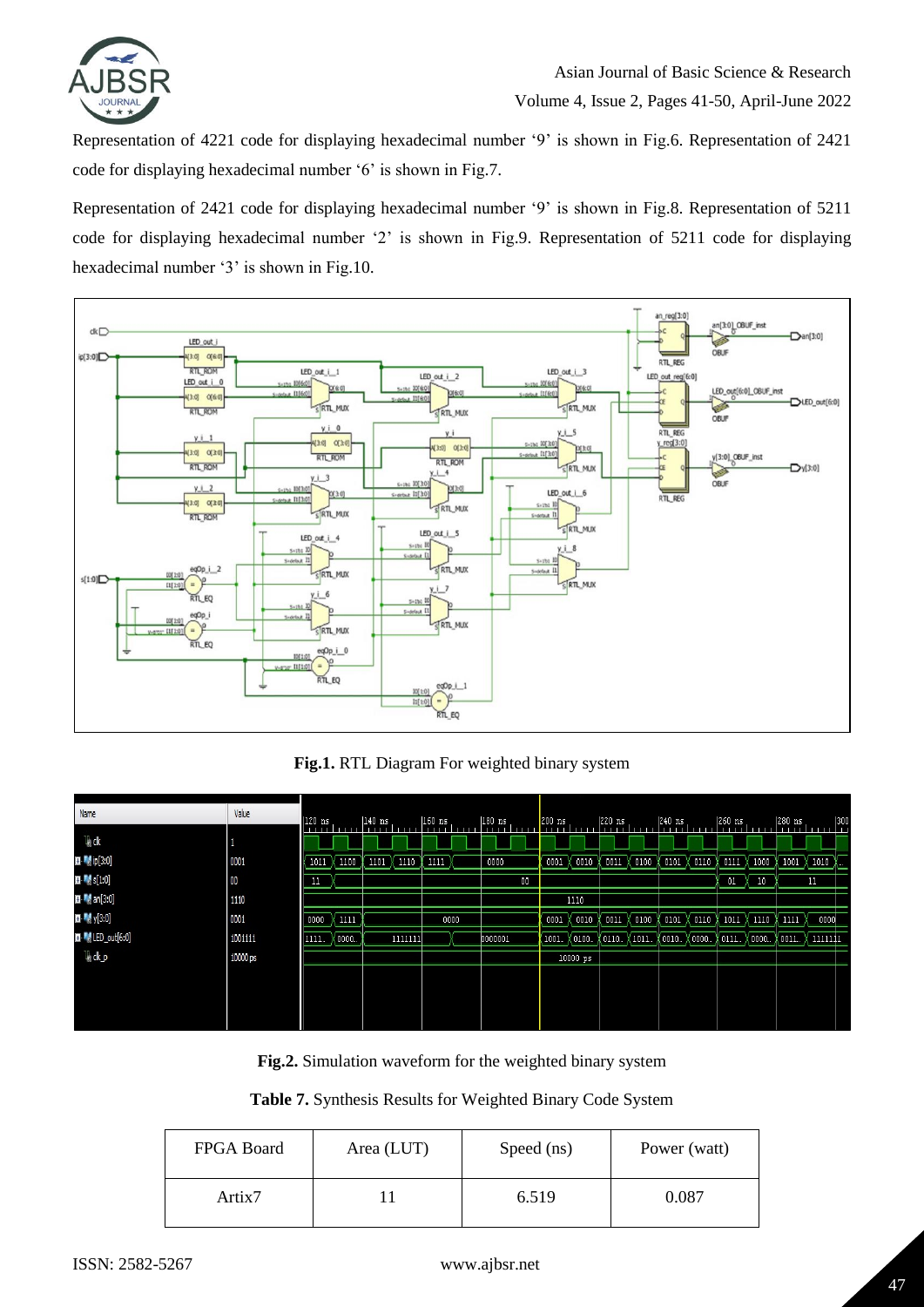



**Fig.3.** Representation of 5421 code for displaying hexadecimal number 'a'



**Fig.5.** Representation of 4221 code for displaying hexadecimal number '8'



**Fig.7.** Representation of 2421 code for displaying hexadecimal number '6'

Asian Journal of Basic Science & Research Volume 4, Issue 2, Pages 41-50, April-June 2022



**Fig.4.** Representation of 5421 code for displaying hexadecimal number '9'



**Fig.6.** Representation of 4221 code for displaying hexadecimal number '9'



**Fig.8.** Representation of 2421 code for displaying hexadecimal number '9'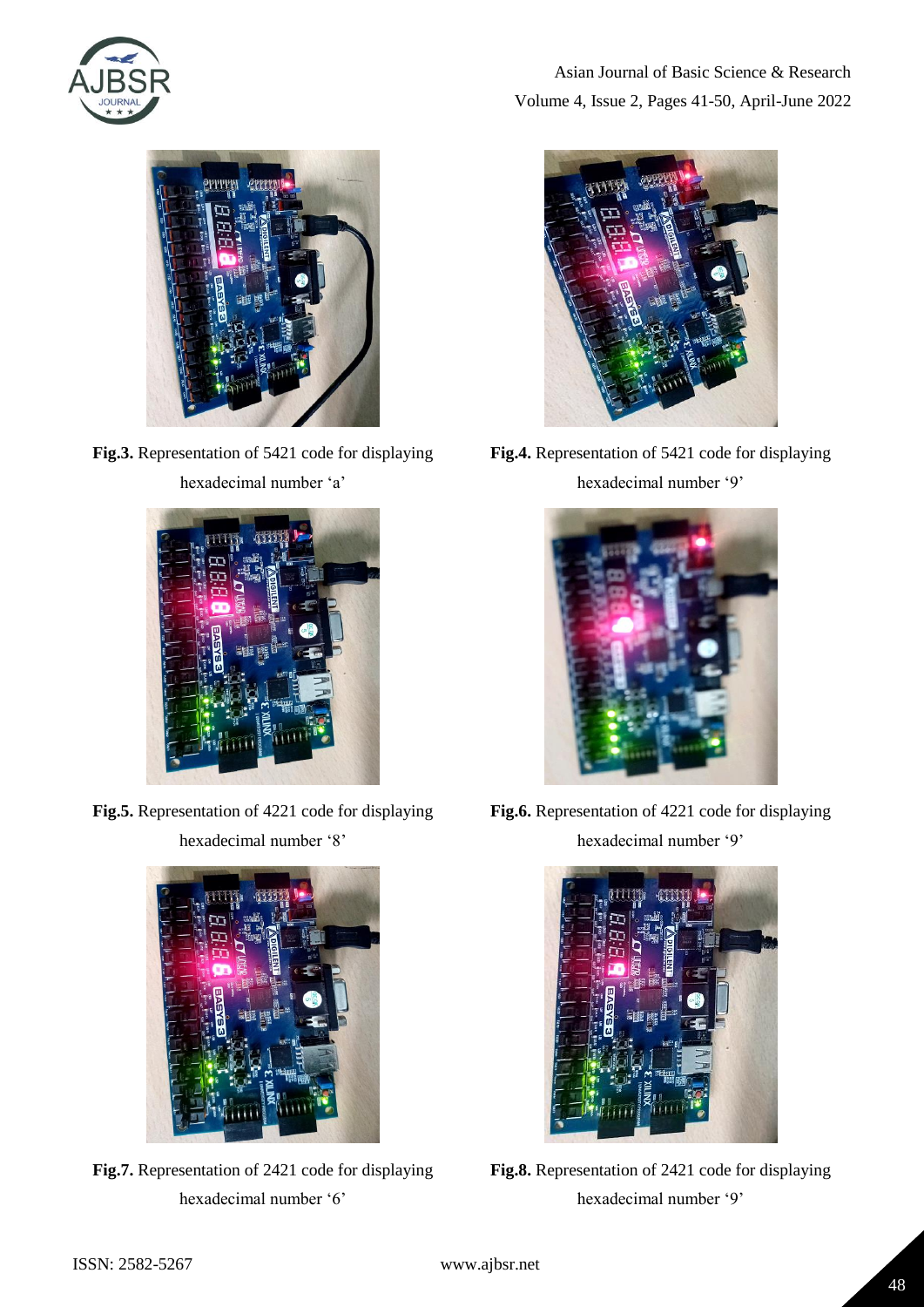

Asian Journal of Basic Science & Research Volume 4, Issue 2, Pages 41-50, April-June 2022



**Fig.9.** Representation of 5211 code for displaying hexadecimal number '2'



**Fig.10.** Representation of 5211 code for displaying hexadecimal number '3'

### **5. Conclusion**

In this paper, to represent weighted binary numbers a system is developed using VHDL. Weighted binary codes such as 2421, 4221, 5421 and 5211 are represented using FPGA board. Proposed system is tested for all combinations of four bits inputs. Simulation waveform and FPGA outputs are displayed using seven segment display and four LEDs of FPGA board. 11 LUTs are consumed by the proposed system. Data path delay of this system is 6.519 ns. Total on chip power consumption of this implemented system is 0.087w. Proposed system can be used for implementing communication between man and machine.

### **Acknowledgment**

| Authors are very thankful to Dr. Manoj Kumar for his complete support and guidance.                                 |
|---------------------------------------------------------------------------------------------------------------------|
| <b>Declarations</b>                                                                                                 |
| <b>Source of Funding</b>                                                                                            |
| This research did not receive any grant from funding agencies in the public, commercial, or not-for-profit sectors. |
| <b>Competing Interests Statement</b>                                                                                |
| The authors declare no competing financial, professional and personal interests.                                    |

### *Consent for publication*

*Authors declare that they consented for the publication of this research work.* 

### **References**

[1] A.Anand Kumar, (2007). Fundamentals of Digital Circuits. Prentice-Hall of India.

[2] M.Hill, N.Jouppi, and G.Sohi, (2000). Readings in Computer Architecture. SF, USA: Morgan Kaufmann.

[3] P.Praveena and S.Sathiya, (2017). Design and Implementation of 8421 Code to Unit Distance Code Using Reversible Logic Gates. IOSR Journal of Electronics and Communication Engineering, pp.36-42.